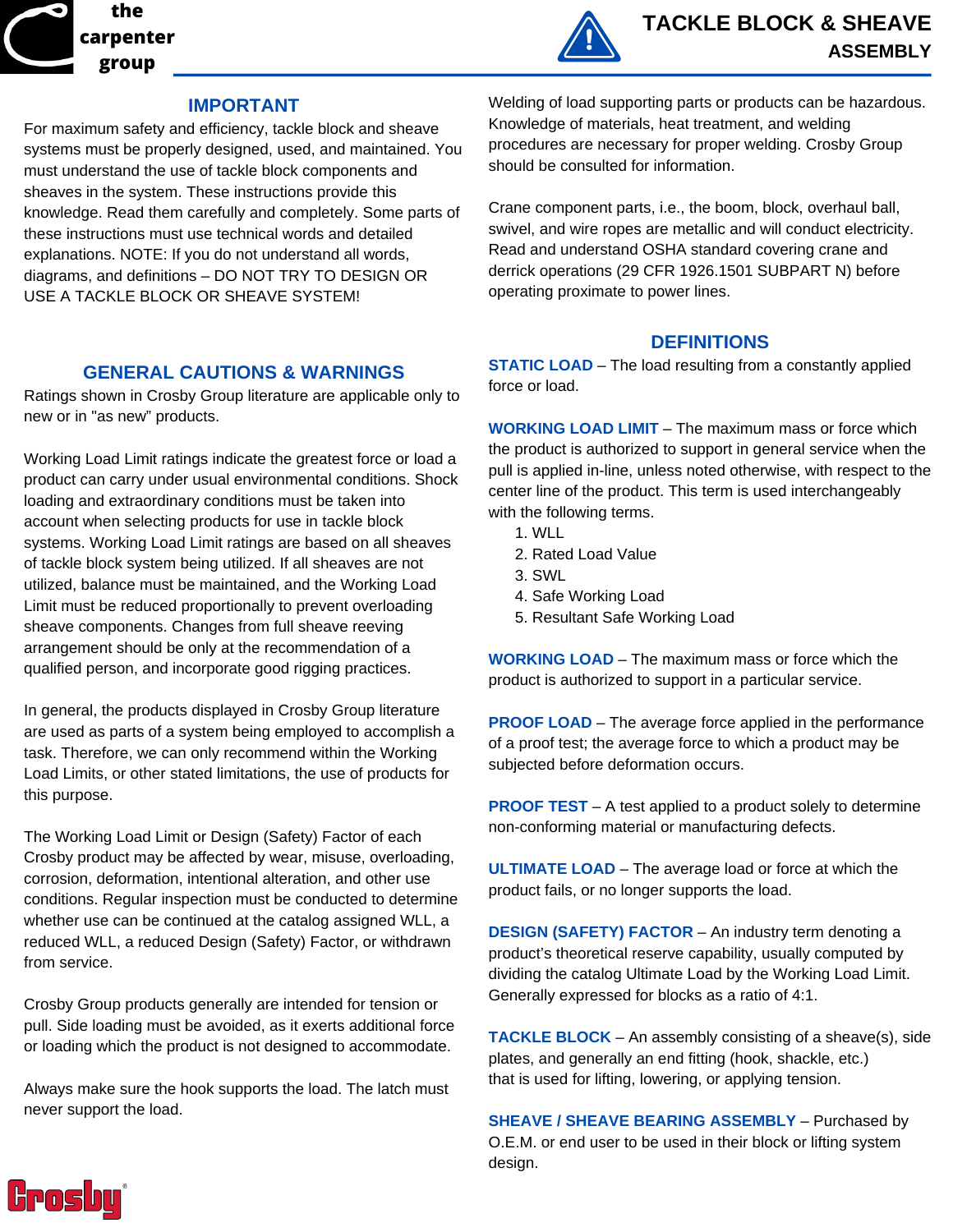**the carpenter group**



## **FITTING MAINTENANCE**

Fittings, including hooks, overhaul balls, shackles, links, etc., may become worn and disfigured with use, corrosion, and abuse resulting in nicks, gouges, worn threads and bearings, sharp corners which may produce additional stress conditions and reduce system load capacity. Grinding is the recommended procedure to restore smooth surfaces. The maximum allowance for reduction of a product's original dimension due to wear or repair before removal from service is:

1. Any single direction - No more than 10% of original dimension;

2. Two directions - No more than 5% of each dimension. For detailed instructions on specific products, see the application and warning information for that product. Any greater reduction may necessitate a reduced Working Load Limit.

Any crack or deformation in a fitting is sufficient cause to withdraw the product from service.

## **SELECTION GUIDE**

Some of the blocks shown in Crosby Group literature are named for their intended use and selection is routine. A few examples include the "Double Rig Trawl Block" used in the fishing industry, the "Well Loggers Block" used in the oil drilling industry, and the "Cargo Hoisting Block" used in the freighter boat industry and "Derrick and Tower Block" used for hoisting personnel. Others are more generally classified and have a variety of uses. They include snatch blocks, regular wood blocks, standard steel blocks, etc. For example, snatch blocks allow the line to be attached by opening up the block instead of threading the line through the block. This feature eliminates the use of rope guards and allows various line entrance and exit angles to change direction of the load. These angles determine the load on the block and/or the block fitting.(See "Loads on Blocks.") Snatch blocks are intended for infrequent and intermittent use with slow line speeds.

A tackle block sheave assembly is one element of a system used to lift, change direction or drag a load. There are other elements in the system including the prime mover (hoist, winch, hand), supporting structure, power available, etc. All of these elements can influence the type of tackle block or sheave required. When selecting a block or sheave for the system in your specific application, you should consider the other elements as well as the features of the blocks and sheaves shown in Crosby Group literature.

To select a tackle block or sheave to fit your requirements, consider the following points:

1. Are there regulations which could affect your choice of blocks or sheaves, such as federal or state, OSHA, elevator safety, mine safety, maritime, insurance, etc.?

2. What is the weight of the load, including any dynamics of impacts that add to load value? You must know this to determine the minimum required Working Load Limit value of the block or load on sheave.

3. How many parts of line are required? This can be determined given the load to be lifted and the line pull you have available. As an alternative, you could calculate the line pull required with a given number of parts of line and a given load weight. (See "How to Figure Line Parts." )

Grosbu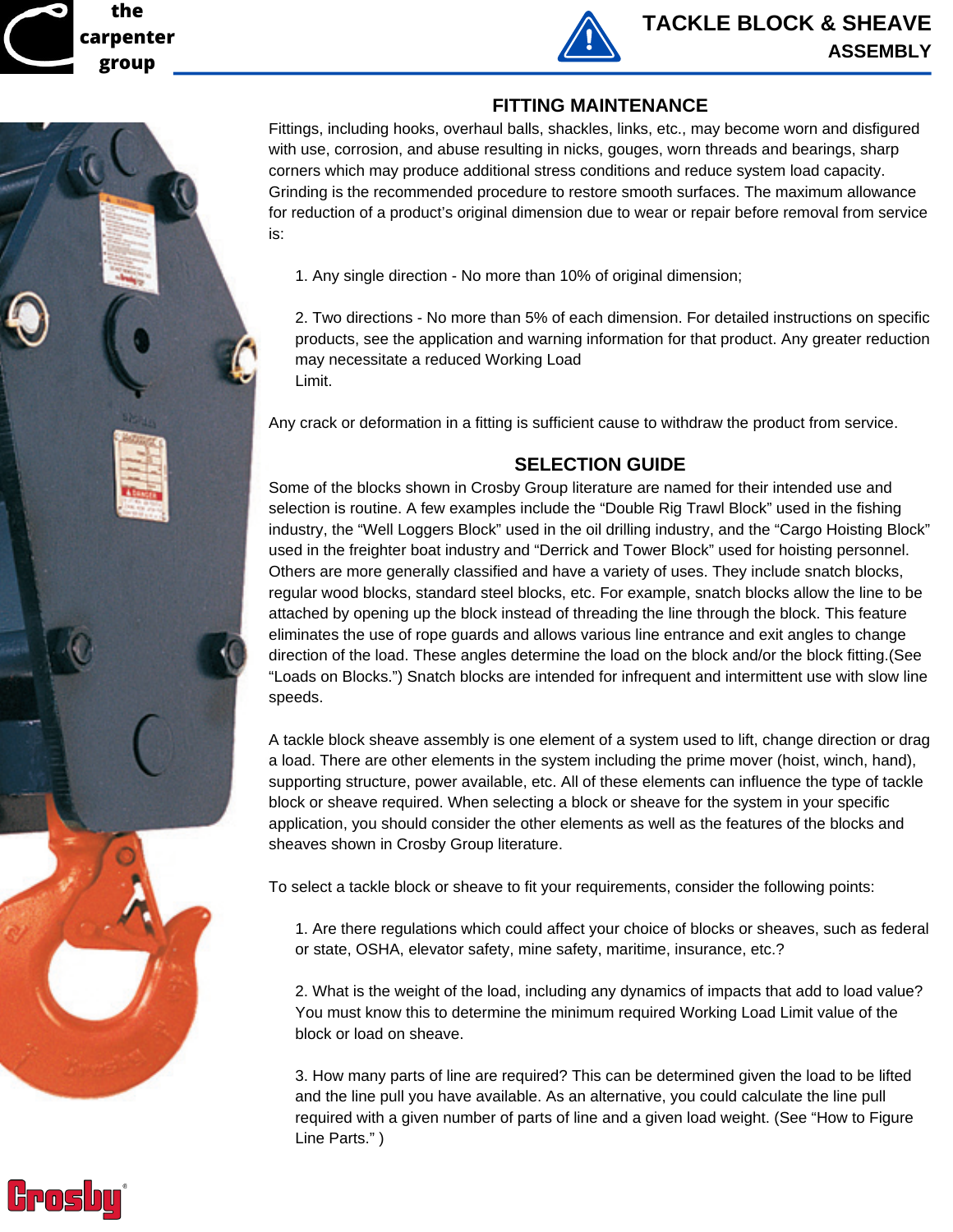# **the carpenter group**

4. What is the size of line to be used? Multiply the available line pull by the desired safety factor for Wireline to determine the minimum catalog Wireline breaking strength; consult a Wireline catalog for the corresponding grade and diameter of Wireline to match. You should also consider fatigue factors that affect Wireline life. (See "Sheave Size & Wireline Strength.")

5. What is the speed of the line? This will help you determine the type of sheave bearing necessary. There are several choices of bearings suitable for different applications, including:

A. Common (Plain) Bore for very slow line speeds and very infrequent use (high bearing friction).

B. Self Lubricating Bronze Bushings for slow line speeds and infrequent use (moderate bearing friction). C. Bronze Bushing with pressure lubrication for slow line speeds and more frequent use at greater loads (moderate bearing friction).

D. Anti-friction Bearings for faster line speeds and more frequent use at greater loads (minimum bearing friction).

6. What type of fitting is required for your application? The selection may depend on whether the block will be traveling or stationary. Your choices include single or multiple hooks with or without throat latches and shackles, which are the most secured load attachment. You should also decide whether the fitting should be fixed, swivel or swivel with lock. If it is a swivel fitting, then selection of a thrust bearing may be necessary. There are plain fittings with no bearings for positioning at no load, bronze bushed fittings for infrequent and moderate load swiveling, and anti-friction bearing equipped fittings for frequent load swiveling.

7. How will the block be reeved and does it require a dead end becket? (See "The Reeving of Tackle Blocks.")

8. How will the block be reeved and does it require a dead end becket? (See "The Reeving of Tackle Blocks.")

9. If the block is to be a traveling block, what weight is required to overhaul the line? (See "How to Determine **Overhaul** 

Weights.")

10. What is the fleet angle of the Wireline? Line entrance and exit angles should be no more than 1-1/2 degrees.



11. How will the block or sheave be maintained? Do conditions in your application require special maintenance considerations? (See "Tackle Block and Sheave Maintenance," and "Fitting Maintenance.")

12. Reference current edition of "Wireline Users Manual" for additional sheave design and maintenance information.

## **TACKLE BLOCK & SHEAVE MAINTENANCE**

Tackle Blocks and Sheaves must be regularly inspected, lubricated, and maintained for peak efficiency and extended usefulness. Their proper use and maintenance is equal in importance to other mechanical equipment. The frequency of inspection and lubrication is dependent upon frequency and periods of use, environmental conditions, and the user's good judgment. Inspection: As a minimum, the following points should be considered:

1. Wear on pins or axles, rope grooves, side plates, bushing or bearings, cases, trunnions, hook shanks, and fittings (See Fitting Maintenance). Excessive wear may be cause to replace parts or remove block or sheave from service.

2. Deformation in side plates, pins and axles, fitting attachment points, trunnions, etc. Deformation can be caused by abusive service or overload and may be a cause to remove block or sheave from service.

3. Misalignment or wobble in sheaves.

4. Security of nuts, bolts, and other locking methods, especially after reassembly following a tear down inspection. Original securing method should be used; e.g., staking, set screw, cotter pin, cap screw.

5. Pins retained by snap rings should be checked for missing or loose rings.

6. Sheave pin nuts should be checked for proper positioning. Pins for tapered roller bearings should be tightened to remove all end play during sheave rotation. Pins for bronze bushings and straight roller bearings should have a running clearance of .031 inch per sheave of end play and should be adjusted accordingly.

7. Hook or shackle to swivel case clearance is set at .031 to .062 at the factory. Increased clearance can result from component wear. Clearance exceeding .12 to .18 should necessitate disassembly and further inspection.

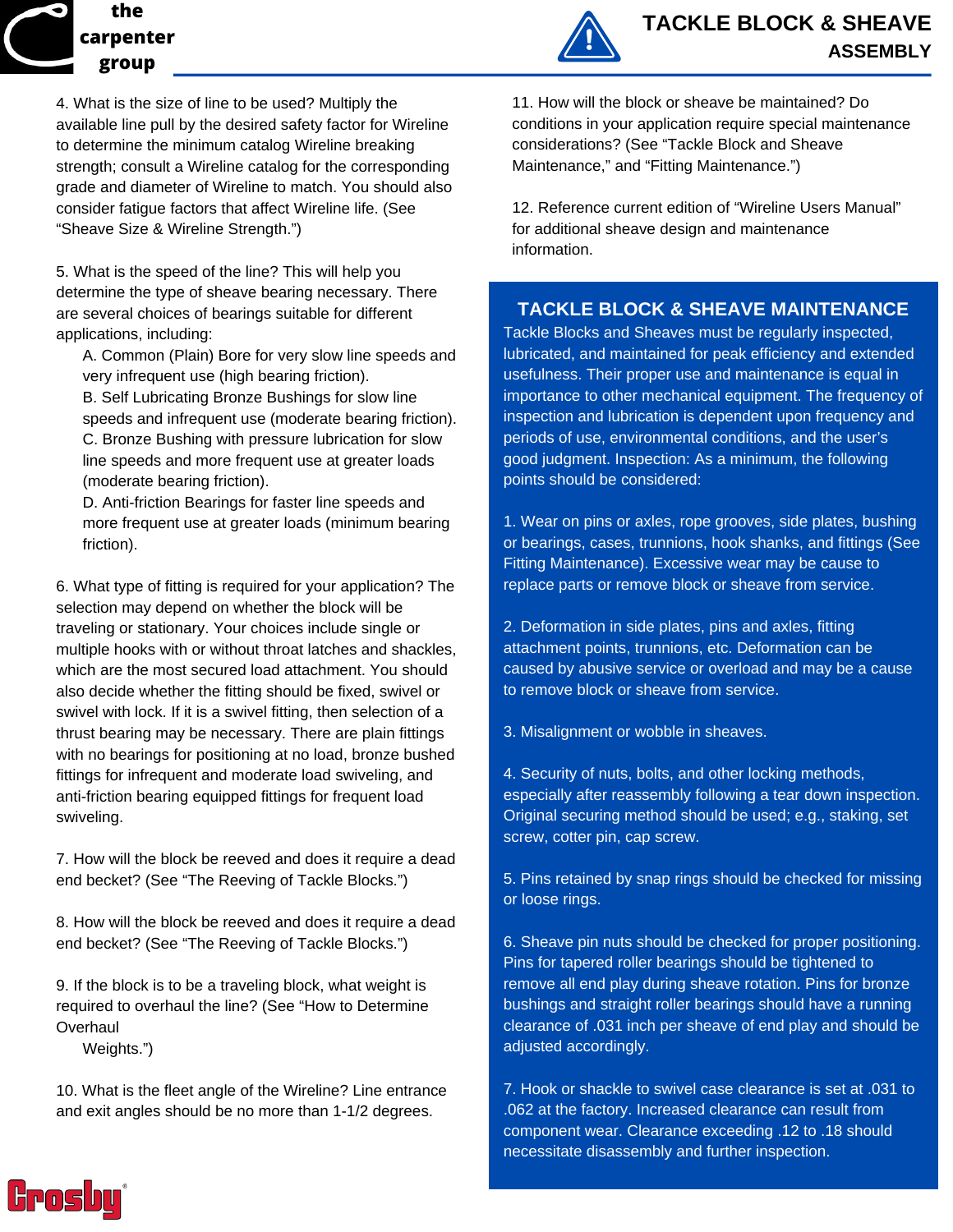



# **TACKLE BLOCK & SHEAVE ASSEMBLY**

8. Deformation or corrosion of hook and nut threads. Your block's hook may be fitted with the Crosby/McKissick Patented Split Nut. Refer to the Split Nut section for proper removal, inspection and installation procedures.

9. Loss of material due to corrosion or wear on external area of welded hook and nut may indicate thread corrosion or damage. If these conditions exist, remove from service or perform load test.

- 10. Surface condition and deformation of hook (See Fitting Maintenance and ASME B30.10.)
- 11. Welded side plates for weld corrosion or weld cracking.
- 12. Hook latch for deformation, proper fit and operation.

13. Remove from service any bushings with cracks on inside diameter or bushing end. Bushings that are cracked and/or extended beyond sheave hub are indications of bushing overload.

## **LUBRICATION**

The frequency of lubrication depends upon frequency and period of product use as well as environmental conditions, which are contingent upon the user's good judgment. Assuming normal product use, the following schedule is suggested when using lithium-base grease of a medium consistency.

#### **SHEAVE BEARINGS**

- **Tapered Roller Bearings** Every 40 hours of continuous operation or every 30 days of intermittent operation.
- **Roller Bearings** Every 24 hours of continuous operation or every 14 days of intermittent operation.
- **Bronze Bushings** (Not Self Lubricated) Every 8 hours of continuous operation or every 14 days of intermittent operation.
- **Self Lubricating Bronze Bushing** are for slow line speeds and infrequent use (moderate bearing friction). Frequent inspection is required to determine the condition of bushing.

#### **HOOK BEARINGS**

- **Anti Friction** Every 14 days for frequent swiveling; every 45 days for infrequent swiveling.
- **Bronze Thrust Bushing or No Bearing** Every 16 hours for frequent swiveling; every 21 days for infrequent swiveling.

Tackle Block Maintenance also depends upon proper block selection (see "Loads on Blocks"), proper reeving (see "The Reeving of Tackle Blocks"), consideration of shock loads, side loading, and other adverse conditions.

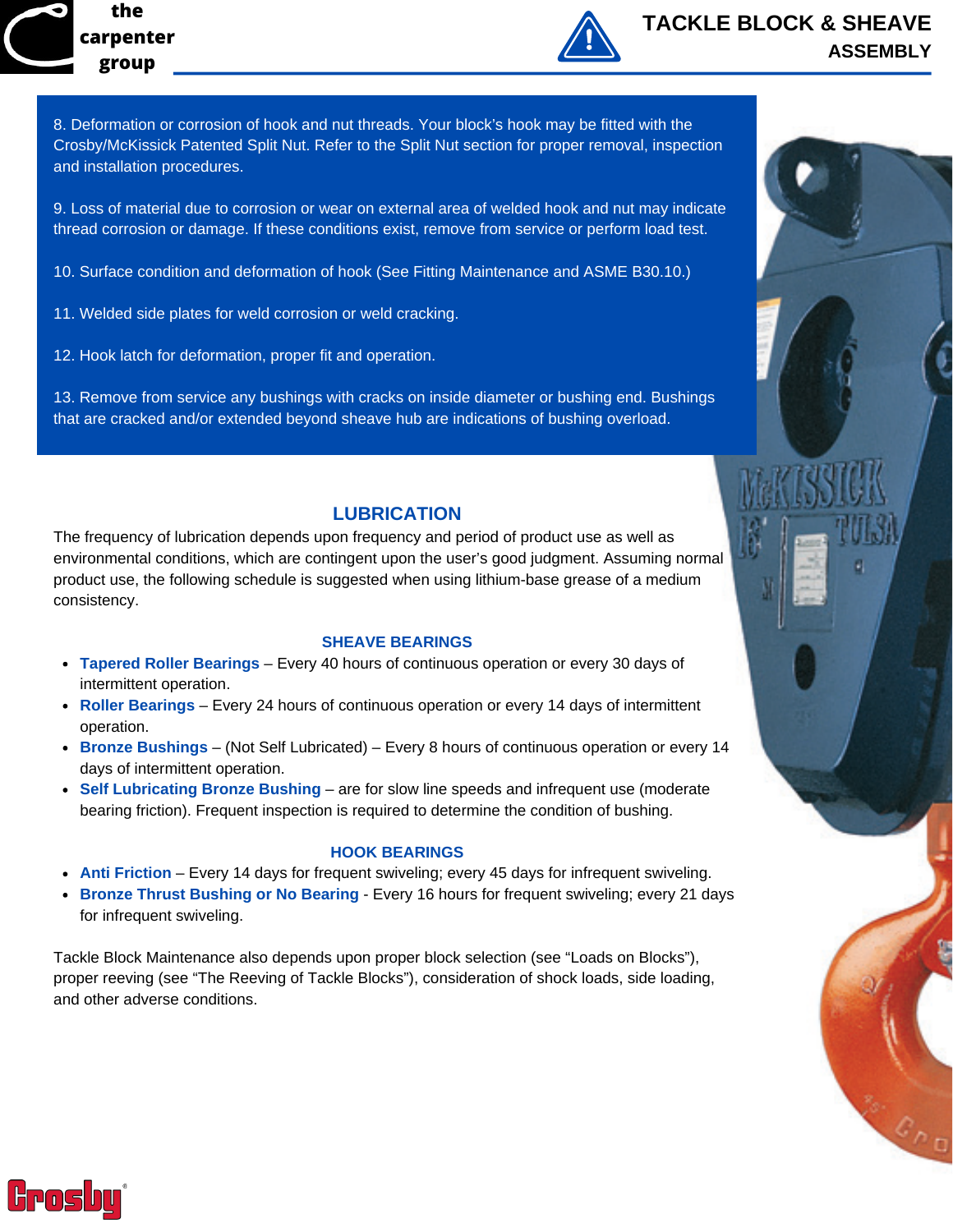



## **SHEAVE BEARING APPLICATION INFORMATION**

Sheaves in a system of blocks rotate at different rates of speed, and have different loads. When raising and lowering, the line tension is not equal throughout the system. Refer to the Crosby catalog "How to Figure Line Parts" for assistance in determining lead line loads used for bushing or bearing selection.

#### **BRONZE BUSHINGS**

Bronze Bushings are used primarily for sheave applications using slow line speed, moderate load, and moderate use. The performance capability of a bearing is related to the bearing pressure and the bearing surface velocity by a relationship known as true PV (Maximum Pressure - Velocity Factor). The material properties of the Bronze Bushings furnished as standard in Crosby catalog sheaves are:

- (BP) Maximum Bearing Pressure :4500 PSI
- (BV) Maximum Velocity at Bearing :1200 FPM
- (PV) Maximum Pressure Velocity Factor: 55000

(It should be noted that due to material property relations, the maximum BP times the maximum BV is NOT equal to the maximum PV.)

**Formula for Calculating Bearing Pressure:**

BP = Line Pull x Angle Factor Shaft Size x Hub Width

**Formula for Calculating Bearing Velocity:**

 $BV = PV$ BP

#### **Formula for Calculating Line Speed:**

Line Speed =  $BV$  (Tread Diameter + Rope Diameter) Shaft Diameter

Calculations can be made to find the maximum allowable line speed for a given total sheave load. If the required lin speed is greater than the maximum allowable line speed calculated, then increase the shaft size and/or the hub width and recalculate. Continue the process until the maximum allowable line speed is equal to or exceeds the required line speed.

#### **Example**

Using a 14 in. sheave (Stock # 917191; refer to Wireline sheave section of this Catalog for dimensions)with a 4,600 lbs.line pull and an 80° angle between lines, determine maximum allowable line speed.

> $BP = 4,600$  lbs. x 1.53 (Line pull) (Angle Factor) 1.50 x 1.62 (Shaft Size) (Hub Width)

BV = 55,000 (PV Factor) 2,896 (BP) = 19 FBM Allowable

Line Speed = 
$$
[19 \times (11.75 + .75)] \div 1.50 = 158.3
$$
 FPM ALLOWABLE (BV) (Tread Dia. + Rope Size) ÷ (Shaft Dia.)

If the application required a line speed equal to 200 FPM, then another calculation would be necessary. Trying another 14 in. sheave (stock # 4104828) under the same loading conditions, the results are as follows:

BP =  $(4,600$  lbs. x 1.53) ÷  $(2.75 \times 2.31) = 1,108$  PSI

 $BV = 55,000 \div 1,108 = 50$  FPM

Line Speed =  $[50 \times (11.75 + .75)] \div 2.75 = 227.3$  FPM ALLOWABLE

**COMMON (PLAIN) BORE** – Very slow line speed, very infrequent use, low load.

**ROLLER BEARING** – Faster line speeds, more frequent use, greater load. Refer to manufacturer's rating. Reference appropriate bearing manufacturer's catalog for proper bearing selection procedure.

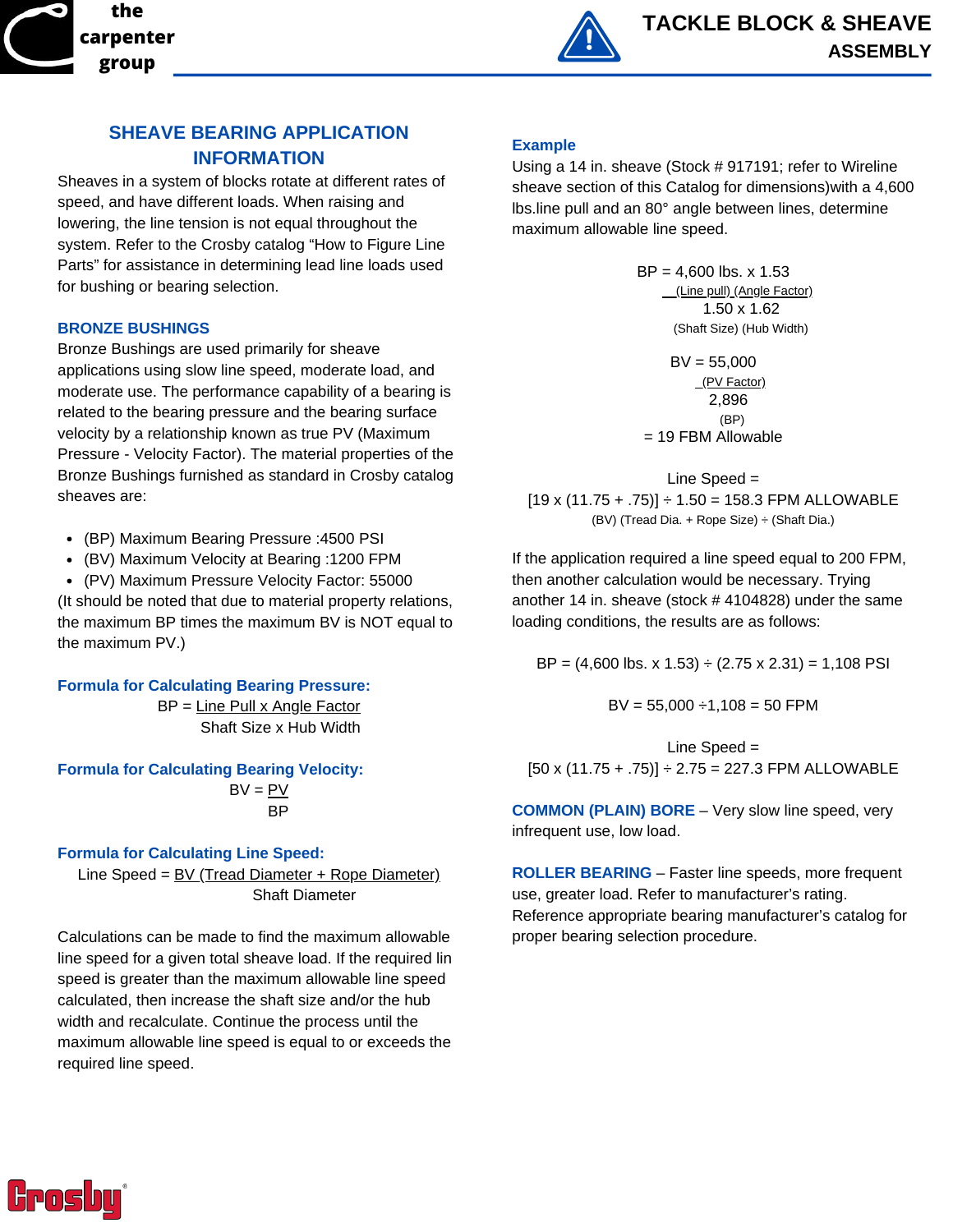



## **LOADS ON BLOCKS**

The Working Load Limit (WLL) for Crosby Group blocks indicates the maximum load that should be exerted on the block and its connecting fitting.

This total load value may be different from the weight being lifted or pulled by a hoisting or hauling system. It is necessary to determine the total load being imposed on each block in the system to properly determine the rated capacity block to be used.

A single sheave block used to change load line direction can be subjected to total loads greatly different from the weight being lifted or pulled. The total load value varies with the angle between the incoming and departing lines to the block.

The following chart indicates the factor to be multiplied by the line pull to obtain the total load on the block.

| <b>Angle Factor Multipliers</b> |                     |             |               |  |
|---------------------------------|---------------------|-------------|---------------|--|
| <b>Angle</b>                    | <b>Factor Angle</b> |             | <b>Factor</b> |  |
| O٥                              | 2.00                | $100^\circ$ | 1.29          |  |
| 10°                             | 1.99                | 110°        | 1.15          |  |
| 20°                             | 1.97                | 120°        | 1             |  |
| 30°                             | 1.93                | 130°        | 0.84          |  |
| 40°                             | 1.87                | 135°        | 0.76          |  |
| 45°                             | 1.84                | 140°        | 0.68          |  |
| 50°                             | 1.81                | 150°        | 0.52          |  |
| 60°                             | 1.73                | 160°        | 0.35          |  |
| 70°                             | 1.64                | 170°        | 0.17          |  |
| 80°                             | 1.53                | $180^\circ$ | 0             |  |
| 90°                             | 1.41                |             |               |  |



#### **Example A**

(Calculations for determining total load value on single line system.)

A gin pole truck lifting 1,000 lbs.



There is no mechanical advantage to a single part load line system, so winch line pull is equal to 1,000 lbs.or the weight being lifted.

To determine total load on snatch block A:  $A = 1,000$  lbs.  $x 1.81 = 1.810$  lbs. (line pull) (factor 50° angle)

To determine total load on toggle block B:  $B = 1,000$  lbs. x  $.76 = 760$  lbs. (line pull) (factor 135° angle)

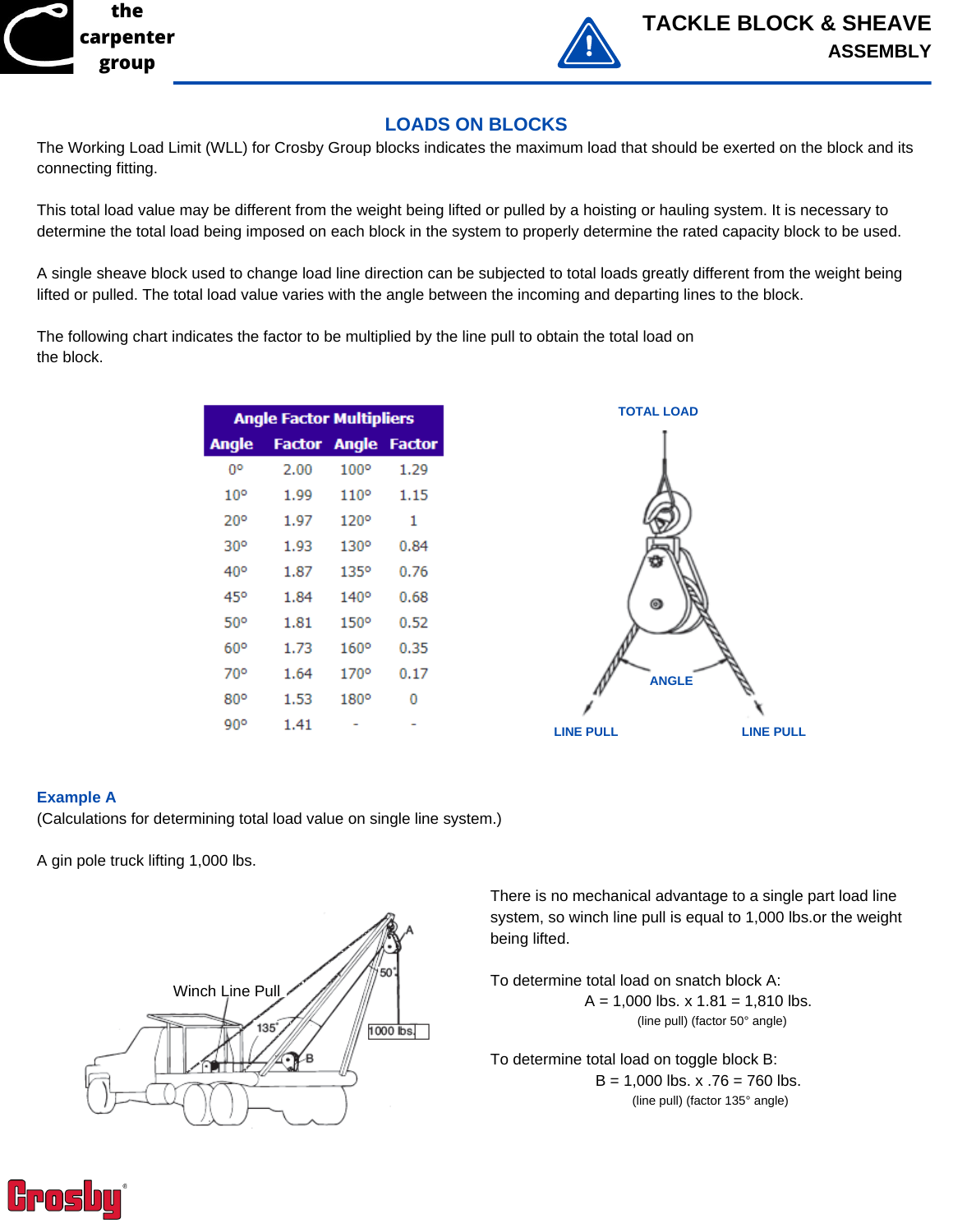



#### **Example B**

(Calculation for determining total load value for mechanical advantage system.)

Hoisting system lifting 1,000 lb. using a traveling block. The mechanical advantage of traveling block C is 2.00 because two (2) parts of load line support the 1,000 lbs weight. (Note that this example is simplified for determination of resultant load on blocks. Lead line pull will be greater than shown due to efficiency losses.) (To determine single line pull for various bearing efficiency see "How to Figure Line Parts".)

To Determine Line Pull:

Line Pull =  $1,000$  lbs.  $\div 2.00 = 500$  lbs.

To determine total load on traveling block C:  $C = 500$  lbs.  $x 2.0 = 1,000$  lbs. (line pull) (Factor 0° angle)

To determine total load on stationary block D:

D = 500 lbs.  $\times$  1.87 + 500 lbs. = 1,435 lbs. (line pull) (dead-end load) (Factor 40° angle)

To determine total load on block E:  $E = 500$  lbs. x  $.84 = 420$  lbs. (line pull) (Factor 130° angle)

To determine total load on block F:

 $F = 500$  lbs. x  $1.41 = 705$  lbs. (line pull) (Factor 90° angle)





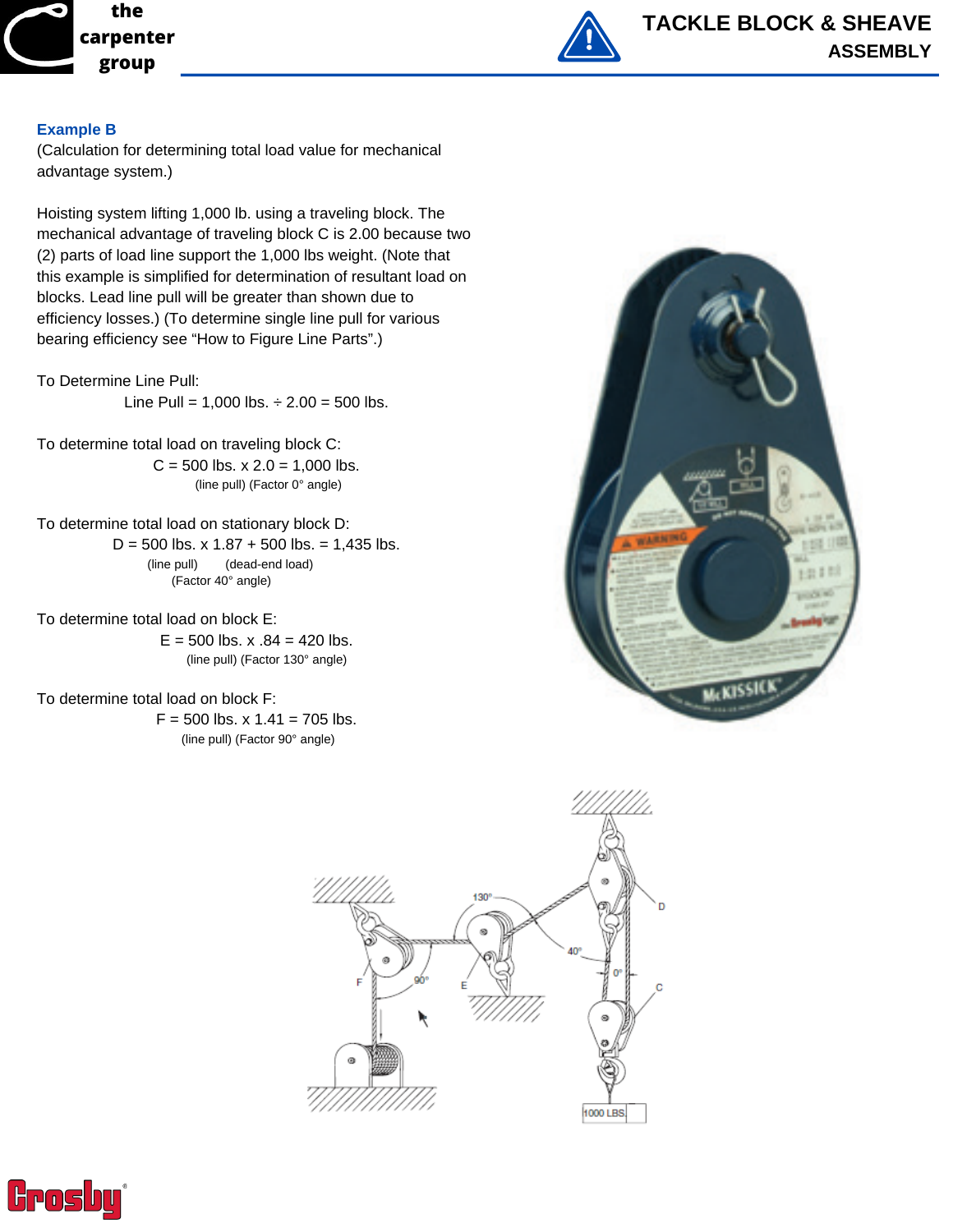

## **THE REEVING OF TACKLE BLOCKS**

In reeving of tackle blocks, there are many methods. The method discussed below is referred to as "Right Angle" reeving. Please consult your rigging manual for other methods of reeving.

#### **RIGHT ANGLE REEVING**

In reeving a pair of tackle blocks, one of which has more than two sheaves, the hoisting rope should lead from one of the center sheaves of the upper block to prevent toppling and avoid injury to the rope. The two blocks should be placed so that the sheaves in the upper block are at right angles to those in the lower one, as shown in the following illustrations.

Start reeving with the becket or dead end of the rope. Use a shackle block as the upper one of a pair and a hook block as the lower one as seen below. Sheaves in a set of blocks revolve at different rates of speed. Those nearest the lead line revolve at the highest rate of speed and wear out more rapidly. All sheaves should be kept well lubricated when in operation to reduce friction and wear



*Exercise care when block is standing in vertical position, as the potential for tipping exists. Potential causes of tipping are unstable work area, boom movement and the reeving process.*

*If work area is unstable, lay block flat on side plate.*

## **SHEAVE SIZE & WIRELINE STRENGTH**

#### **STRENGTH EFFICIENCY**

Bending Wireline reduces its strength. To account for the effect of bend radius on Wireline strength when selecting a sheave, use the table below:

| <b>Ratio A</b> | <b>Strength Efficiency</b><br><b>Compared to Catalog</b><br><b>Strength in %</b> |
|----------------|----------------------------------------------------------------------------------|
| 40             | 95                                                                               |
| 30             | 93                                                                               |
| 20             | 91                                                                               |
| 15             | 89                                                                               |
| 10             | 86                                                                               |
| 8              | 83                                                                               |
| 6              | 79                                                                               |
| 4              | 75                                                                               |
| 2              | 65                                                                               |
| 1              | 50                                                                               |

Ratio A = Sheave Diameter Rope Diameter

#### **Example**

To determine the strength efficiency of 1/2" diameter Wireline using a 10" diameter sheave:

> Ratio A =  $10$ " (sheave diameter) = 20 1/2" (Wireline diameter)

Refer to ratio A of 20 in the table then check the column under the heading "Strength Efficiency Compared to Catalog Strength in %"...91% strength efficiency as compared to the catalog strength of Wireline.

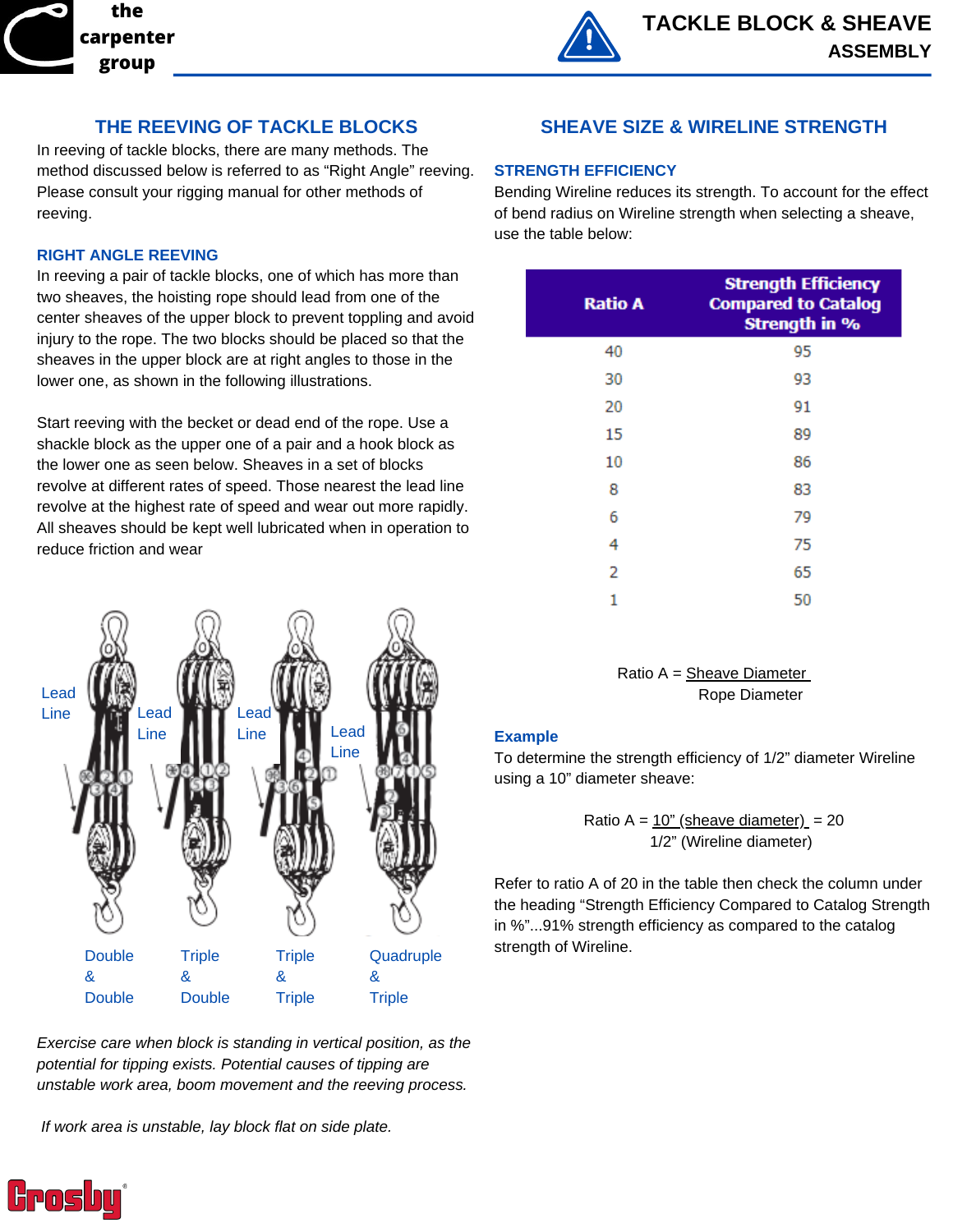

#### **FATIGUE LIFE**

Repeated bending and straightening of Wireline causes a cyclic change of stress called "fatiguing." Bend radius affects Wireline fatigue life. A comparison of the relative effect of sheave diameter on Wireline fatigue life can be determined as shown below:

| <b>Ratio B</b> | <b>Relative Fatigue</b><br><b>Bending Life</b> |
|----------------|------------------------------------------------|
| 30             | 10.0                                           |
| 25             | 6.6                                            |
| 20             | 3.8                                            |
| 18             | 2.9                                            |
| 16             | 2.1                                            |
| 14             | $1.5\,$                                        |
| 12             | 1.1                                            |

Ratio B = Sheave Diameter Rope Diameter

Relative Fatigue Bending Life = Relative Fatigue Bending Life (Sheave #1) Relative Fatigue Bending Life (Sheave #2)

#### **Example**

To determine the extension of fatigue life for a 3/4" Wireline using a 22.5" diameter sheave versus a 12" diameter sheave:

> Ratio B =  $22.5$ " (sheave diameter) 3/4" (Wireline diameter)  $= 30$ Ratio  $B = 12$ " (sheave diameter) 3/4" (Wireline diameter)  $= 16$

The relative fatigue bending life for a ratio B of 16 is 2.1 (see above Table) and ratio B of 30 is 10.

Relative Fatigue Bending Life =

10 2.1  $= 4.7$ 

Therefore, we expect extension of fatigue life using a 22.5" diameter sheave to be 4.7 times greater than that of a 12" diameter sheave.



To determine the weight of the block or overhaul ball that is required to free fall the block, the following information is needed: size of Wireline, number of line parts, type of sheave bearing, length of crane boom, and drum friction (use 50 lbs. unless other information is available).

| <b>Wireline Size</b><br>(in) | <b>Factor A - Wireline Weight</b><br>lbs. per ft, 6x19 IWRC |
|------------------------------|-------------------------------------------------------------|
| 3/8                          | .26                                                         |
| 7/16                         | .35                                                         |
| 1/2                          | .46                                                         |
| 9/16                         | .59                                                         |
| 5/8                          | .72                                                         |
| 3/4                          | 1.04                                                        |
| 7/8                          | 1.42                                                        |
| 1                            | 1.85                                                        |
| $1 - 1/8$                    | 2.34                                                        |
| $1 - 1/4$                    | 2.89                                                        |

|                                       | <b>Factor B - Overhaul Factors</b>      |                                        |  |
|---------------------------------------|-----------------------------------------|----------------------------------------|--|
| <b>Number of</b><br><b>Line Parts</b> | <b>Roller Bearing</b><br><b>Sheaves</b> | <b>Bronze Bushed</b><br><b>Sheaves</b> |  |
| 1                                     | 1.03                                    | 1.05                                   |  |
| 2                                     | 2.07                                    | 2.15                                   |  |
| з                                     | 3.15                                    | 3.28                                   |  |
| 4                                     | 4.25                                    | 4.48                                   |  |
| 5                                     | 5.38                                    | 5.72                                   |  |
| 6                                     | 6.54                                    | 7.03                                   |  |
| 7                                     | 7.73                                    | 8.39                                   |  |
| 8                                     | 8.94                                    | 9.8                                    |  |
| ٩                                     | 10.20                                   | 11.3                                   |  |
| 10                                    | 11.50                                   | 12.8                                   |  |

The Formula is:

Required Block Weight =  $[(\text{Boom Length} \times \text{Factor A}) +$ Drum Friction] x Factor B

#### **Example:**

To determine the required block or overhaul weight using 5 parts of 7/8" diameter Wireline, a 50 ft. boom and roller bearing sheaves:

> Required Block Weight =  $[(50$  ft. x 1.42) + 50 lbs.] x 5.38 = 651 lbs. (Boom Length) (Drum Friction) (Factor A) (Factor B)

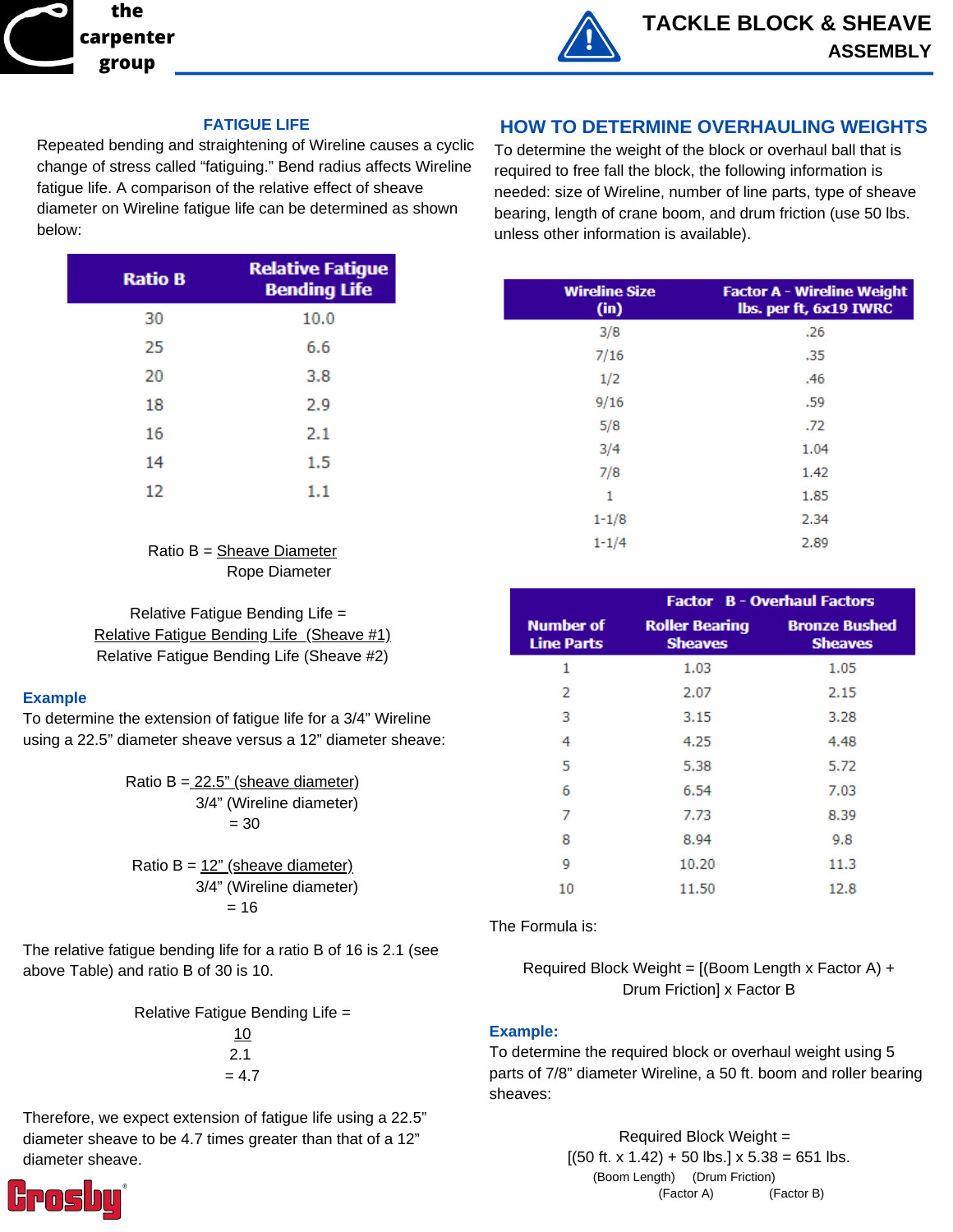



## **HOW TO FIGURE LINE PARTS**

Sheaves in a system of blocks rotate at different rates of speed, and have different loads. When raising and lowering, the line tension is not equal throughout the system. To help figure the number of parts of line to be used for a given load or the line pull required for a given load, (for example, use Reeving Diagram on page 385. Only numbered lines shall be used in the calculation). The following ratio table is provided with examples of how to use it. The ratios are applicable for blocks as shown on page  $X$  and also independent sheave systems that line is reeved through.

| <b>Ratio A</b><br><b>Bronze Bushed</b><br><b>Sheaves</b> | <b>Ratio B</b><br><b>Anti-Friction</b><br><b>Bearing Sheaves</b> | <b>Number</b><br>of<br><b>Line Parts</b> |
|----------------------------------------------------------|------------------------------------------------------------------|------------------------------------------|
| .96                                                      | .98                                                              | 1                                        |
| 1.87                                                     | 1.94                                                             | 2                                        |
| 2.75                                                     | 2.88                                                             | 3                                        |
| 3.59                                                     | 3.81                                                             | 4                                        |
| 4.39                                                     | 4.71                                                             | 5                                        |
| 5.16                                                     | 5.60                                                             | 6                                        |
| 5.90                                                     | 6.47                                                             | 7                                        |
| 6.60                                                     | 7.32                                                             | 8                                        |
| 7.27                                                     | 8.16                                                             | 9                                        |
| 7.91                                                     | 8.98                                                             | 10                                       |
| 8.52                                                     | 9.79                                                             | 11                                       |
| 9.11                                                     | 10.60                                                            | 12                                       |
| 9.68                                                     | 11.40                                                            | 13                                       |
| 10.20                                                    | 12.10                                                            | 14                                       |
| 10.70                                                    | 12.90                                                            | 15                                       |
| 11.20                                                    | 13.60                                                            | 16                                       |
| 11.70                                                    | 14.30                                                            | 17                                       |
| 12.20                                                    | 15.00                                                            | 18                                       |
| 12.60                                                    | 15.70                                                            | 19                                       |
| 13.00                                                    | 16.40                                                            | 20                                       |

Ratio A or  $B = Total Load$  to be Lifted Single Line Pull (lb)

After calculating Ratio A or B, consult table to determine number of parts of line.

#### **Examples:**

To find the number of parts of line needed when weight of load and single line pull are known, and using Bronze Bushed Sheaves.

> Ratio A =  $72,180$  lbs. (load to be lifted) =  $9.02$ 8000 lbs. (single line pull) (Ratio A)

In table above refer to ratio 9.02 or next higher number, then check column under heading "Number of Line Parts" = 12 parts of line to be used for this load.

To find the single line pull needed when weight of load and number of parts of line are known, and using Anti-Friction Bearing Sheaves.